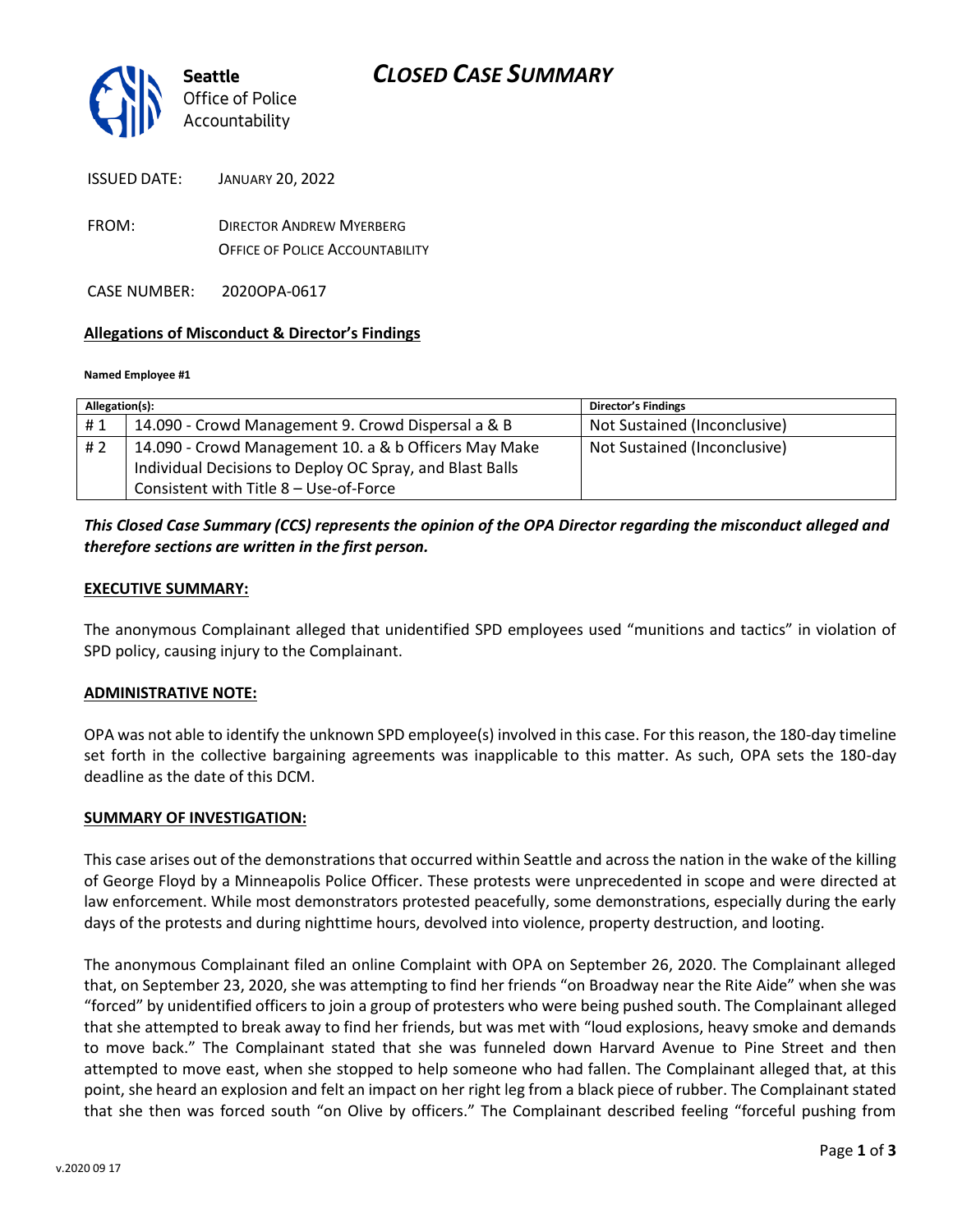

**Seattle** *Office of Police Accountability*

# *CLOSED CASE SUMMARY*

OPA CASE NUMBER: 2020OPA-0617

behind and yelling by officers" but that she was unable to move. The Complainant alleged that she had bruising on her legs from the rubber that hit her and that she experienced the effects of chemical agents for about two hours.

OPA commenced an investigation. OPA attempted to contact the anonymous Complainant through the only method of communication that she provided, an email address. The Complainant did not respond to two emails sent to her email address requesting an interview. The Complainant did not describe any of the officers against whom she made allegations, nor did she provide any video evidence (despite mentioning video evidence in her complaint). OPA attempted unsuccessfully to locate relevant video for this incident on both Google and social media.

OPA located only one CAD event related to demonstration activity around the date and timeframe provided by the Complainant. The CAD event was related to a rally for Breonna Taylor at Cal Anderson Park, which is in the general vicinity of the area described by the Complainant. The CAD event described explosions and fireworks occurring, as well as noted that an order was given for SPD members to prepare to use blast balls. The CAD updates generally described that SPD was attempting to prevent a crowd from moving eastbound along Pine Street. According to the CAD, instructions were given for the crowd to move west on Pine Street or north along Broadway. The CAD also described SPD efforts to move the crowd southbound on Harvard Avenue and westbound on Olive at different points.

OPA reviewed a significant amount of BWV in an attempt to identify the Complainant's allegations. Although multiple BWV depicted officers engaging with a crowd of protestors at various points in the area, OPA did not observe any situations matching that described by the Complainant—namely, an incident where SPD officers used blast balls on a group of protesters that were trapped in an area without any routes to leave the area.

## **ANALYSIS AND CONCLUSIONS:**

## **Named Employee #1 - Allegation #1** *14.090 - Crowd Management 9. Crowd Dispersal a & B*

The Complainant alleged that unidentified SPD employees used "munitions and tactics" in violation of SPD crowd management policy.

SPD Policy 14.090-POL-9(a)&(b) states that upon determining that there are acts or conduct within a group of four or more persons posing a "substantial risk" of injury to any person or "substantial harm" to property, an incident commander (IC) may order that the crowd be dispersed. SPD Policy 14.090-POL-9(a). The policy goes on to state that the IC "shall consider whether less restrictive means" such as "area denial and/or seeking voluntary compliance" are available. *Id*. It further requires the IC to determine a safe path of egress for the crowd and, where possible, broadcast a dispersal order prior to dispersing the crowd. *Id*. When ordering dispersal, the IC has the authority to direct the use of less-lethal tools including blast balls and OC spray. SPD Policy 14.090-POL-9(b). A lieutenant who is not the IC may direct the use of less lethal when a "life safety emergency" exists. *Id*. The policy defines a "life safety emergency" as "an unplanned, dynamic situation where immediate police action is necessary to protect the officers' and/or the public's safety." *Id*. It goes on to state that when feasible, a dispersal order should be given sufficiently prior to the use of less lethal to allow the crowd to disperse peacefully, and that OC and blast balls should not be deployed in the vicinity of people who do not pose a threat. *Id*.

In this instance, the CAD demonstrates that an order was given to use less-lethal tools to disperse the crowd if the protesters began throwing items at the police. The CAD also shows that multiple items—including fireworks and